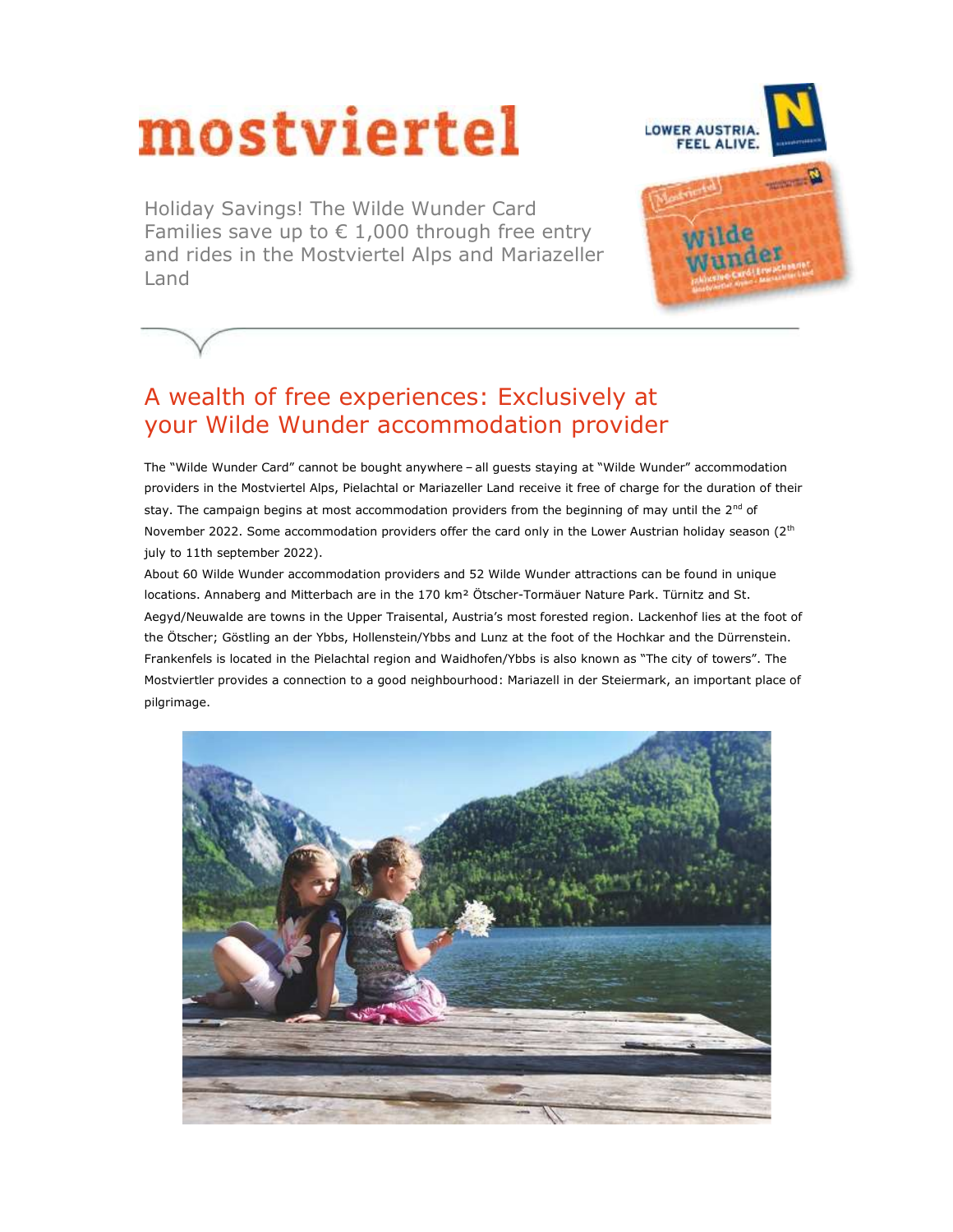# Half-price travel with the bus and Mariazellerbahn railway



Those who like to explore their holiday region in laid-back fashion by bus and train save 50% of the full fare on many routes in the Mostviertel Alps.

You can find all up-to-date daily schedules and further information on buses

and trains in Lower Austria at www.vor.at or +43 (0) 800 222 324, or www.mariazellerbahn.at +43 (0)2742 360 990-1000.

This reduced fare applies to the entire Mostviertel line, which connects regional centres with modern airconditioned intercity coaches. With the bus 640 you can, for example, take a trip from Göstling an der Ybbs to Waidhofen an der Ybbs, visit the "town of towers" and then travel onwards with the bus 650 to Ybbsitz and FeRRUM – World of Iron. Mostviertel line buses can also get you from places such as Göstling an der Ybbs, Gaming and Lackenhof am Ötscher to Lunz and the romantic Lunzer See (Lake Lunz), Lower Austria's largest natural swimming lake at the foot of the Dürrenstein.

Benefits for Wilde Wunder guests in Annaberg, Wienerbruck and Mitterbach: the Postbus and Mariazellerbahn railway offer the following for day trips to Mariazell – with the Wilde Wunder Card you receive a 50% discount on any number of bus trips (whatever section you travel on) and on one return ticket per person with the Mariazeller railway.

When you visit the Ötscher-Tormäuer Nature Park you can also use the Mariazeller railway for your hikes: if, for example, you begin your tour through the Ötschergräben – recognised as Austria's most beautiful hike 2011 – at Wienerbruck station, the Mariazellerbahn railway will then take you from Mitterbach back to where you started.

The Wilde Wunder Card is valid either on the first OR the last day of your holiday and will help you to save money on your journey home with one of the half-price buses or the Mariazellerbahn railway.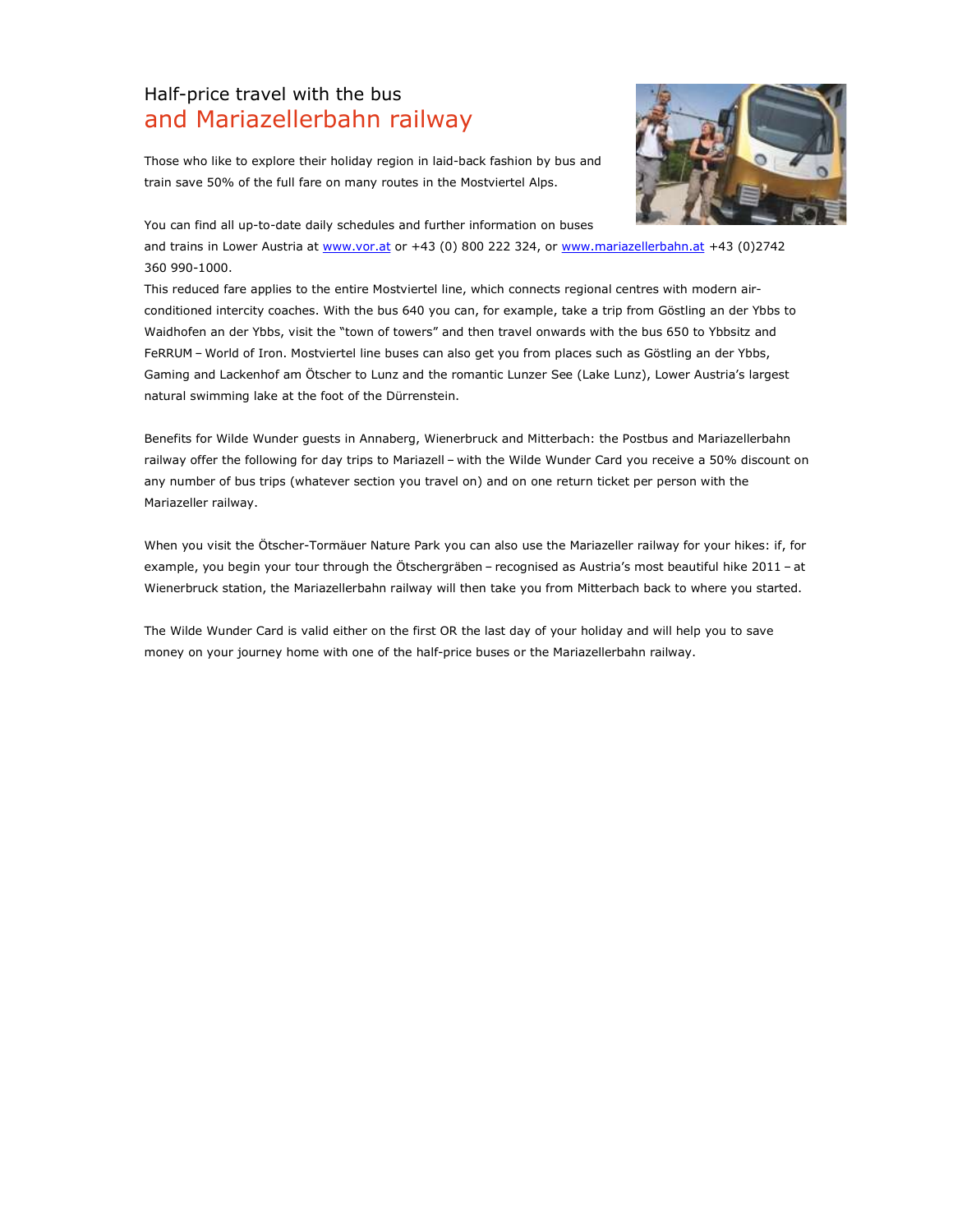# The Wilde Wunder accommodation providers

Free Wilde Wunder Card from 1 May to 2 November 2022

**Z** Free Wilde Wunder Card from 2 July to 11 September 2022

## Lunz am See

Hotels, inns and bed & breakfasts Schlosstaverne Lunz, Lunz am See, Seehof 20, T +43(0)7486/202 76, www.schlosstaverne.at

Urlaub am Bauernhof (Holidays on the Farm) association

Biohof Teufel (4 Blumen) Fam. Teufel, Lunz am See, Graben 1, Tel +43 (0)7486/804 36, Tel +43(0)664/659 56 34, www.urlaubambauernhof.at/biohof-teufel

\_\_\_\_\_\_\_\_\_\_\_\_\_\_\_\_\_\_\_\_\_\_\_\_\_\_\_\_\_\_\_\_\_\_\_\_\_\_\_\_\_\_\_\_\_\_\_\_\_\_\_\_\_\_\_\_\_\_\_\_\_\_\_\_\_\_\_\_\_\_\_\_\_\_\_\_\_\_\_\_\_\_\_\_\_\_\_\_\_\_

Private rooms and holiday apartments

Lunzferien – Urlaub bei Geli / Mike Mayr (4 Sonnen) Lunz am See, Seehof 20, T +43 (0)676/754 45 70, www.lunzferien.at

Haus am See, Manuela Mayr (4 Sonnen) Lunz am See, Seehof 21, Tel +43 (0)7486/847 53 02 86, www.haus-am-see-lunz.at

Ferienhaus Weißenbach, Familie Leitner Lunz am See, Weißenbach 1, Tel +43 (0)7486/209 74, www.ferienwohnung-leitner.twebsite.info

#### Göstling an der Ybbs including the villages of Palfau and Lassing

Hotels, inns, and bed & breakfasts

 $\blacktriangleright$  Alpenhotel Ensmann \*\*\*\*, Göstling/Ybbs, Lassing 55, Tel +43 (0)7484/70 14, www.alpenhotel-ensmann.at

Hotel Waldesruh \*\*\*\*, Göstling/Ybbs, Steinbachmauer 5, Tel +43 (0)7484/22 75, www.hotel-waldesruh.at

Hotel Garni, Pension Scheiblechner \*\*\*, Göstling/Ybbs, Stixenlehen 48, Tel +43 (0)7484/22 44, www.pension-scheiblechner.at

**Fahrnberger \*\*\*\*** Göstling/Ybbs, Lassing 19, Tel +43 (0)7484/723 40, www.hotel-fahrnberger.at

**Appartements Maximilian** Göstling/Ybbs, Nr. 47, Tel +43 (0)664/910 42 60, appartements-maximilian@sattech.at

**N** "Stanglwirt" Göstling/Ybbs, Strohmarkt 12, Tel +43 (0)7484/22 50, www.stanglwirt-hochkar.at

Gasthof "Zum Hammer" Göstling/Ybbs, Stixenlehen 27, Tel +43 (0)7484/72 29, www.hammerwirt.at

 Hochkarhof \*\*\*, Familie Kronsteiner Göstling/Ybbs, Lassing 50, Tel +43 (0)7484/7236, www.hochkarhof.at

JUFA Hochkar-Sport-Resort Göstling/Ybbs, Lassing 49, T +43 (0)5/7083740, www.jufa.eu/hochkar

**JoSchi Almgasthof** Göstling/Ybbs, Lassing 47, Tel +43 (0)7484/72 13, www.jo-schi.at

**JoSchi Almhütte** Göstling/Ybbs, Lassing 47, Tel +43 (0)7484/72 13, www.jo-schi.at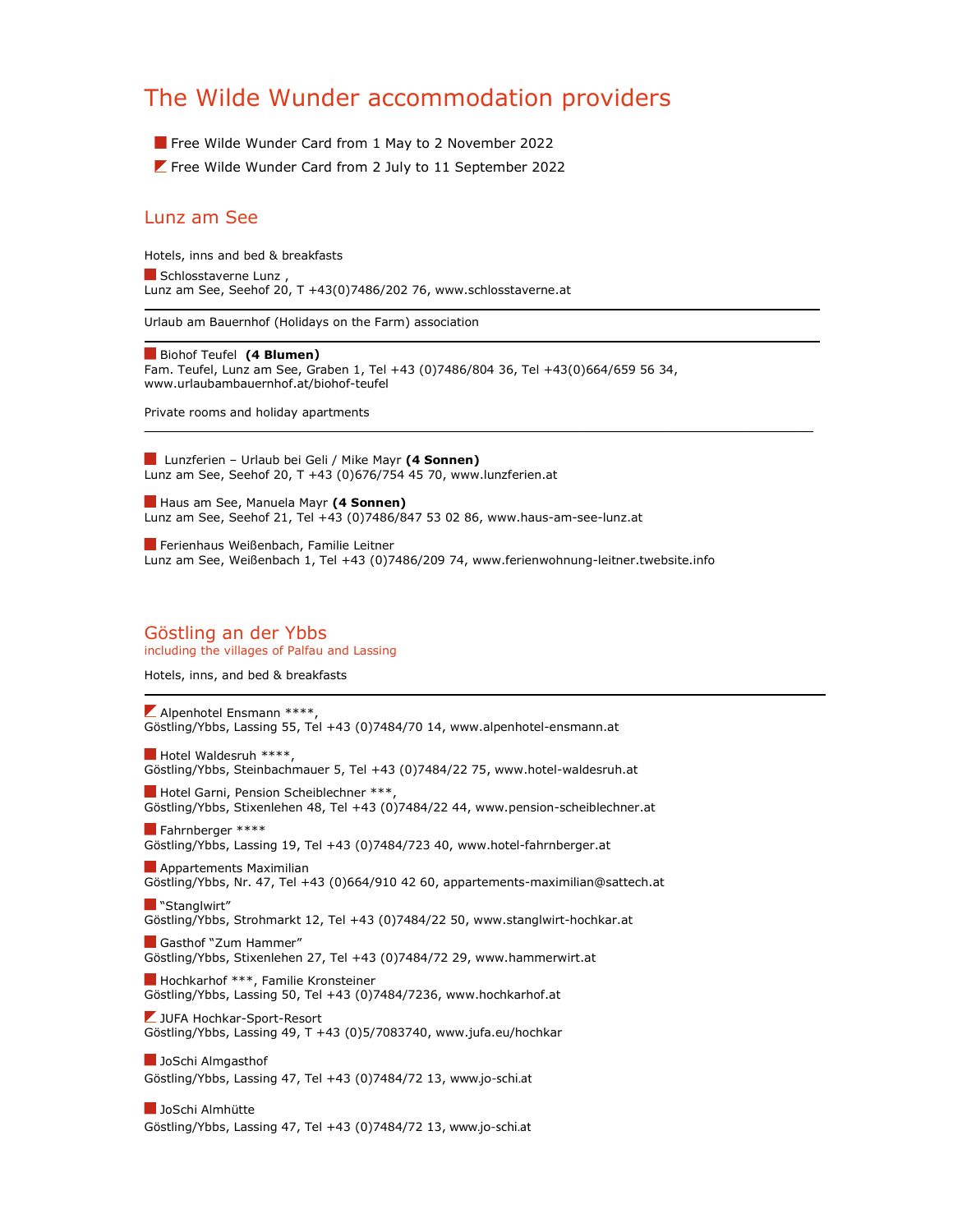Private rooms and holiday apartments

**Z** Adventure Home Göstling/Ybbs, Palfau 137, Tel +43 (0)699/170 64 115, www.adventurehome.eu

Biobauernhof Orth Göstling/Ybbs, Lassing 9, M +43(0)680/334 83 95, www.biobauernhof.com

Ferienwohnung Stiegengraben

Göstling/Ybbs, Steinbachmauer 35, M +43(0)681/818 298 14, robert.leichtfried@gmx.at

Urlaub am Bauernhof (Holidays on the Farm) association

Bauernhof "Ablaß" (4 Blumen) Fam. Zettel, Göstling/Ybbs, Hochreit 5, Tel +43 (0)7484/24 22, www.bauernhof-ablass.at

Bio Bauernhof Kurzeck (4 Blumen) Göstling/Ybbs, Königsberg 9, Tel +43 (0)7484/8368, www.ferienambauernhof.net

Ferienhaus Zwickelreith (4 Blumen) Göstling/Ybbs, Königsberg 3, Tel +43 (0)664/567 38 47, www.urlaubambauernhof.at/ferienhaus-zwickelreith

## Lackenhof am Ötscher/Gaming

Hotels, inns, and bed & breakfasts

Sporthotel am Ötscher Lackenhof, Teichwiese 5, Tel +43(0)664/2030485, www.sporthotel-lackenhof.at

Private rooms and holiday apartments

#### Appartements "Ötscherbär" (4 Sonnen)

Lackenhof, Teichwiese 12, Tel +43 (0)676/640 05 13, www.landurlaub.at/familienappartement

**Ferienappartments Forst Kienberg** Kienberg, Beim Herrenhaus 11, Tel +43 (0)7485/972 00, www.forst-kienberg.at

Haus ÖtscherTeufel (4 Sonnen) Lackenhof, Weitental 30b, Tel +43 (0)664/735 53 134, www.oetscherteufel.at

Ferienwohnungen Pechhacker (4 Sonnen) Lackenhof, Weitental 59, Tel +43 (0)664/735 135 22, www.gpechhacker.at

**N** "Wolf's Revier" (3 Sonnen)

Lackenhof, Käferbichlstraße 10, Tel +43 (0)676/640 05 13, www.landurlaub.at/wolfs-revier **Karin und Markus Bernreiter** 

Lackenhof, Lindenplatz 7, Tel +43 (0)664/180 78 63

Ferienhaus Hager Lackenhof, Langau 2, Tel +43 (0)7480/56 07

**Ferienwohnung Haus Kölch (4 Sonnen)** Lackenhof, Weitental 5, Tel +43 (0)664/315 16 11, www.lackenhof.at/kölch

Haus Margarete (4 Sonnen) Lackenhof, Weitental 52, Tel +43 (0)7480/58 47 od +43(0)650/592 74 92, www.oetscher-hausmargarete.at

Ferienwohnung Ötscherwiese (3 Sonnen) Lackenhof, Ötscherwiese 41, Tel +43 (0)677/616 052 96, www.landurlaub.at/oetscherwiese

Haus am Sonnenweg, Karla Prem (4 Sonnen) Lackenhof, Sonnenweg 6, M +43(0)664/736 915 68, www.oetscher-ferienwohnung.at

**Ferienwohnung Michaela, Michaela Danner** Lackenhof, Ötscherstraße 24, M +43(0)664/374 40 74, Michaela.danner1981@gmail.com

**Ferienhaus Weitental (4 Sonnen)** 

Lackenhof, Weitental 46, M +43(0)676/533 40 44, www.ferienhaus-weitental.com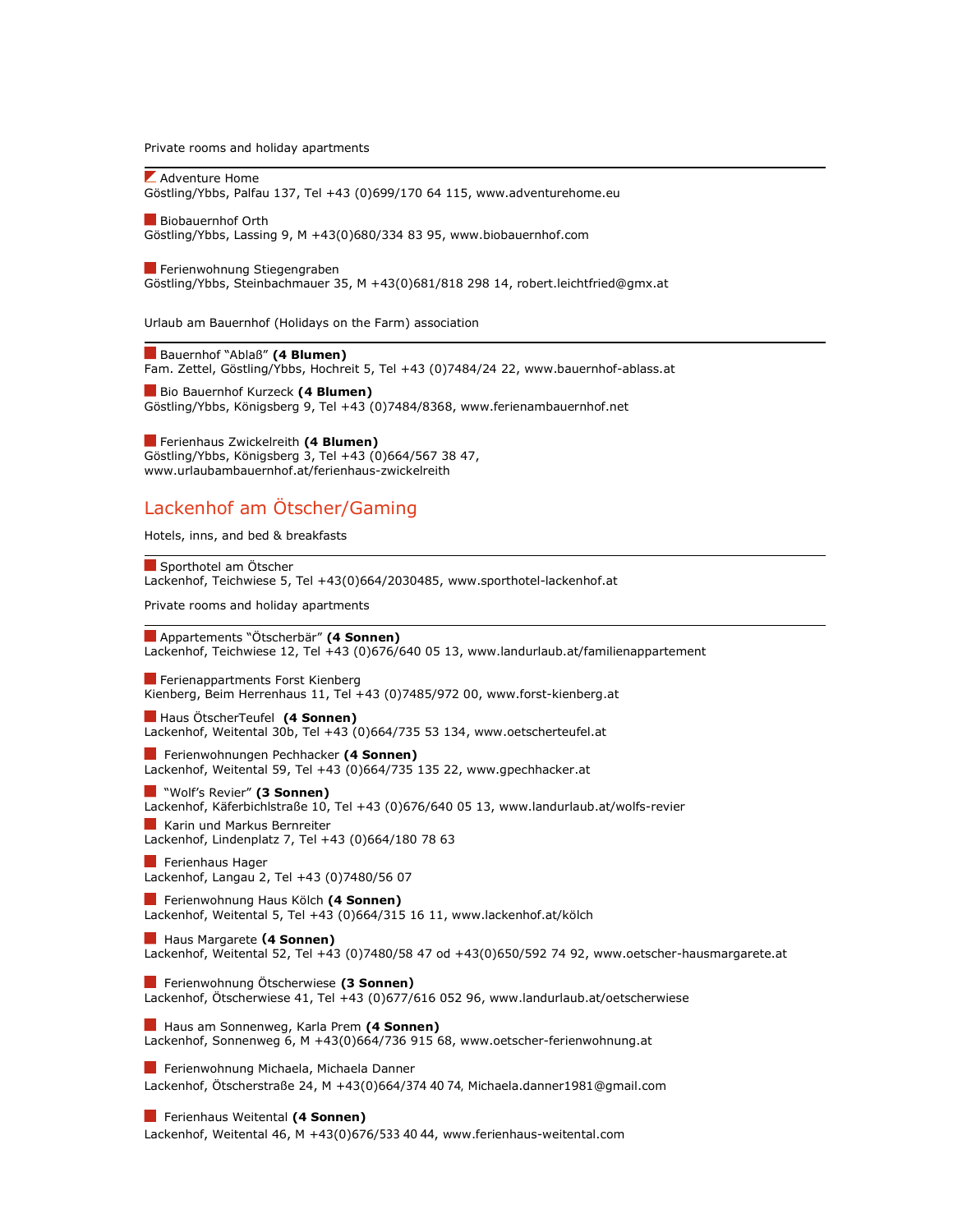### St. Anton/Jeßnitz

Private rooms and holiday apartments

 Sabine und Peter Reisenbichler (4 Sonnen) St. Anton/Jeßnitz, Gruft 22, M +43 (0)676/639 35 82, www.privatzugast.at/ferienwohnung-reisenbichler

## Mitterbach am Erlaufsee

Hotels, inns, and bed & breakfasts

**Zuser's Pension \*\*\*** Mitterbach, Hauptstraße 12, Tel +43 (0)3882/21 27, www.pension-zuser.at Auch über DorfResort Mitterbach buchbar: T +43(0)3882/344 38, www.dorfresort.at

 $\blacktriangleright$  Pension Alpenruhe Mitterbach, Raiffeisenweg 5, Tel +43 (0)3882/47 95, M +43 (0)664/48093 00 www.mitterbach.at

**Pension Klug (4 Sonnen)** Mitterbach, Peterstraße 5, Tel +43(0)664/544 11 83, www.landurlaub.at/pension.klug Auch über DorfResort Mitterbach buchbar: T +43(0)3882/344 38, www.dorfresort.at

Hunting huts

Bergrestaurant Terzerhaus Mitterbach, Gemeindealpe 3, Tel +43 (0)664/750 098 16, office@terzerhaus.at; www.terzerhaus.at

Schutzhaus Vorderötscher (4 Blumen) Mitterbach, Ötscherstraße 22, Tel +43 (0)2728/211 00, www.vorderoetscher.info

Private rooms and holiday apartments

**Familie Wallner, "Haus Friedenstein" (4 Sonnen)** Mitterbach, Seestraße 35, Tel +43 (0)699/117 13 818, www.gemeindealpe.com

 Ferienwohnungen "Margreiter" (4 Sonnen) Mitterbach, Seestraße 44, Tel +43 (0)3882/22 28 20, M 0664/191 20 23, www.fwo.margreiter.at

**DorfResort Mitterbach** Mitterbach, Lederergasse 9, +43(0)3882/344 38, www.dorfresort.at R&R Residenzen sind ausschließlich über das Dorf Resort Mitterbach buchbar

Konrad-Haus Mitterbach, Hauptstraße 28, Tel +43 (0)3882/344 38, www.dorfresort.at

Detailsinn Apartment Mitterbach, Kapschgasse 14, Tel +43 (0)3882/344 38, www.dorfresort.at

#### Mariazeller Land including the villages of Mariazell, St. Sebastian and Gußwerk

Hotels, inns, and bed & breakfasts

**Z** JUFA Mariazell Sport-Resort Erlaufsee St. Sebastian, Erlaufseestraße 49, T +43(0)5/708 33 90, www.jufahotels.com/erlaufsee

**Z** JUFA Mariazell Familien-Resort Sigmundsberg St. Sebastian, Sigmundsberg 1, T +43(0)5/708 33 80, mariazellerland@jufahotels.con; www.jufahotels.com/mariazellerland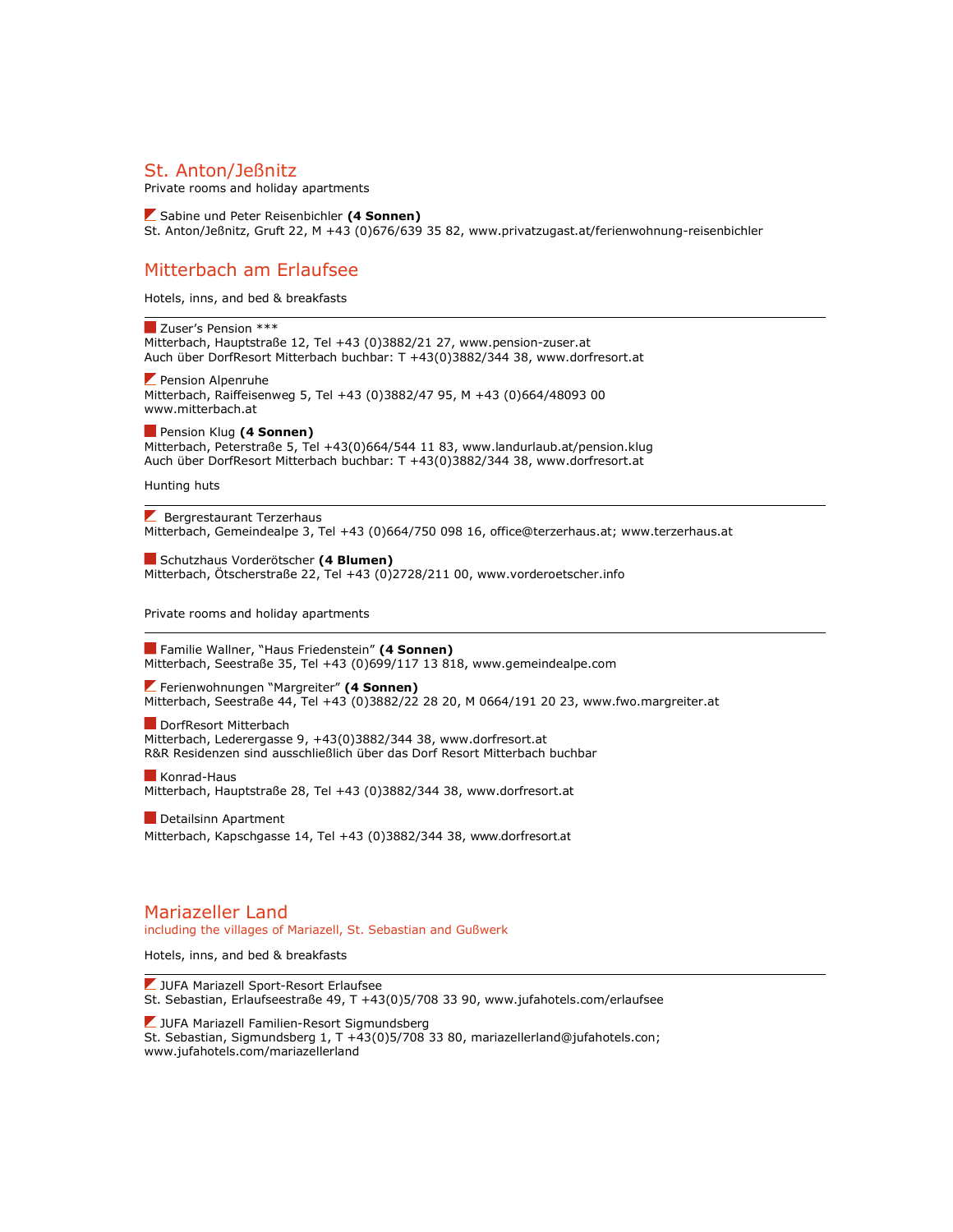Holiday apartments

**Herrenhaus am Erlaufsee** St. Sebastian, Erlaufseestr. 73, Tel +43 (0)3882/344 38, www.dorfresort.at

Ferienwohnung W5 St. Sebastian, Waldrandsiedlung 5, Tel +43 (0)3882/344 38, www.dorfresort.at

Urlaub am Bauernhof (Holidays on the Farm) association

Lasingerhof, Cornelia Lasinger Mariazell, Oisching 1, Tel +43 (0)664/254 69 80, www.lasingerhof.at

Biohof Poldlbauer Mariazell, Poldlbauerweg 4, M +43 (0)676/783 91 78, www.poldlbauer.at

Annaberg including the village of Wienerbruck

Hotels, inns, and bed & breakfasts

**JUFA Bergerlebnis Resort Annaberg\*\*\*S** Annaberg, Annarotte 125, Tel +43 (0)5/708 37 50, www.jufahotels.com/annaberg

Private rooms

Urlaub am BAHNhof (4 Sonnen) Wienerbruck, Langseitenrotte 34, M +43(0)664/162 83 35, www.urlaubambahnhof.at

Urlaub am Bauernhof (Holidays on the Farm) association

Baby- und Kinderbauernhof "Bodenhof" (4 Blumen) Wienerbruck, Langseitenrotte 24, Tel +43 (0)2728/277, www.bodenhof.at

## Türnitz

Private rooms

Ferienwohnung König Türnitz, Am Keller 6, Tel +43 (0)2769/84 64, www.haus-koenig-tuernitz.twebsite.info

## Frankenfels

Hotels, inns, and bed & breakfasts

 $\blacktriangleright$  Voralpenhof\*\*\* Frankenfels, Rosenbühelrotte 43, T +43(0)2725/401, www.voralpenhof.com

Urlaub am Bauernhof (Holidays on the Farm) association

 Ötscherblick Familie Winter (4 Blumen) Frankenfels, Karrotte 2, M +43 (0)664/736 262 58, www.urlaubambauernhof.at/oetscherblick-familiewinter

Biohof Reit, Familie Hösl (4 Blumen) Frankenfels, Markenschlagrotte 4, T +43(0)2725/200 31, www.urlaubambauernhof.at/reit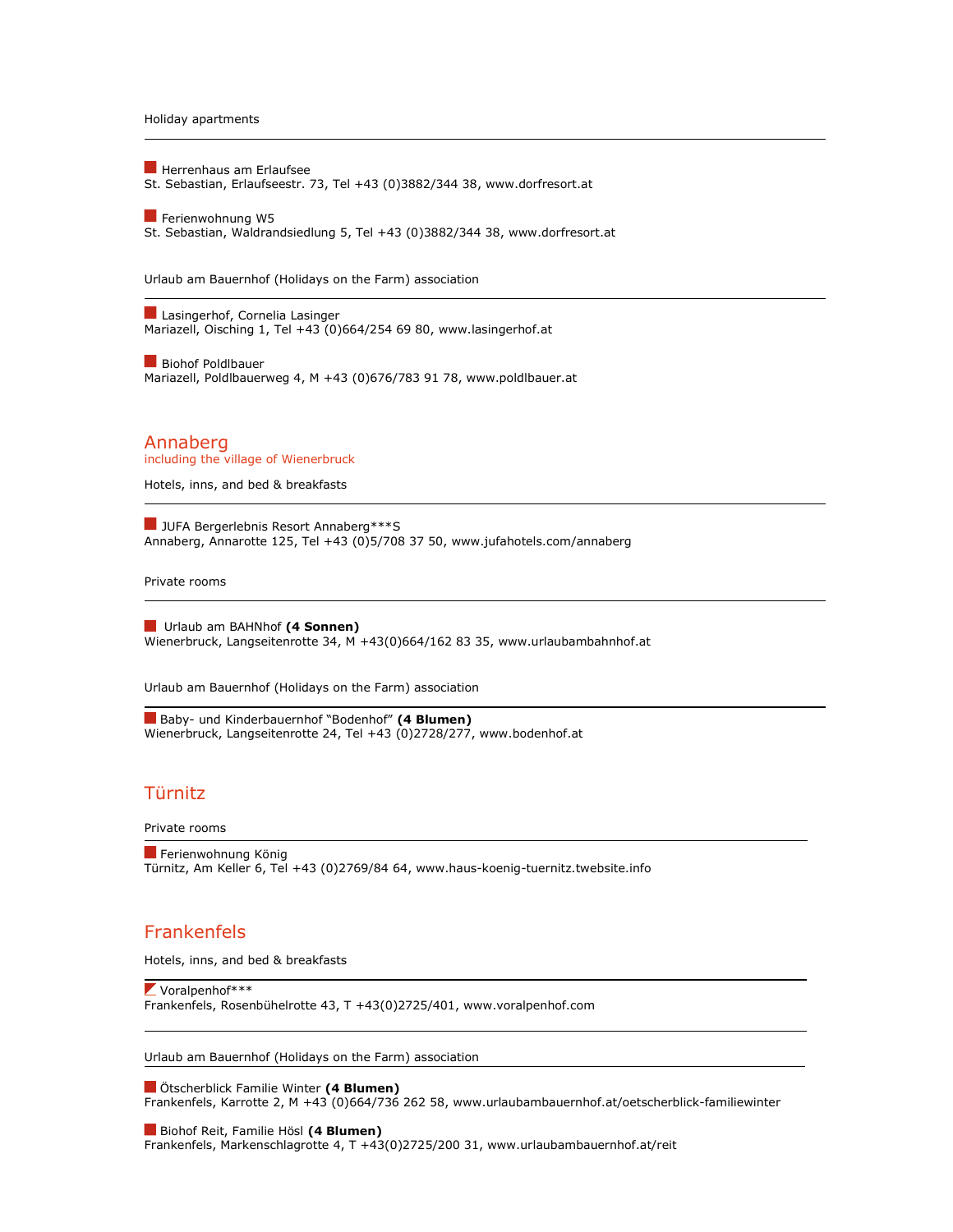| ****   | categorised hotels, inns and bed & breakfasts       |
|--------|-----------------------------------------------------|
| Sonnen | quality-assured private room accommodation provider |
| Blumen | quality-assured Urlaub am Bauerhof                  |
|        | (Holidays on the Farm) accommodation provider       |

# 52 opportunities for variety and adventure in the Mostviertel Alps

From early May to November 2022, both young and old holiday guests have free or drastically discounted access to 52 attractions and programmes with the "Wilde Wunder Card".

Discover mysterious gorges and caves in Ötscher-Tormäuer Nature Park, swoop into the valley on the lightning-quick Eibl-Jet toboggan and marvel at and ride camels: the "Wilde Wunder Card" includes a wealth of impressions and adventures. In summer the wild mountain landscape of the Mostviertel Alps around the Ötscher, the Gemeindealpe and the Hochkar is full of wonderful and wondrous experiences for climbing enthusiasts and nature lovers, hedonists and bon vivants, those looking for peace and adventure-seekers.



Lift rides on the Hochkar, the Ötscher, the Gemeindealpe and the Mariazeller Bürgeralpe are free; on busses and trains you save 50% of the fare.

Practical: Many of the "Wilde Wunder Card" programmes are non-weather-dependent (see **s**ymbols). For example, a delightful swim in the salt waters of the Ybbstaler Solebad in Göstling an der Ybbs, a horseriding taster or a visit to one of the many museums, such as the modern FeRRUM world of metal experience in Ybbsitz.

Families can save up to  $\epsilon$  1,000\* \*on all Wilde Wunder deals for 2 adults and 2 children

## Wild, romantic and fascinating

**1** Panoramic views from the Hochkar  $\mathbb{\hat{F}}$  Return cable car trip to the Hochkar with a magnificent view of the mountain landscape.  $\bigcirc$  Information about opening hours at www.hochkar.com Hochkar Bergbahnen Tel +43 (0)7484/2122, www.hochkar.com

2 Lift ride to the majestic Ötscher Return double chair lift trip from Lackenhof to the Großer Ötscher Information about opening hours at www.oetscher.at (weather permitting) Lackenhof, Weitental 51, Tel +43 (0)7480/52 28, www.oetscher.at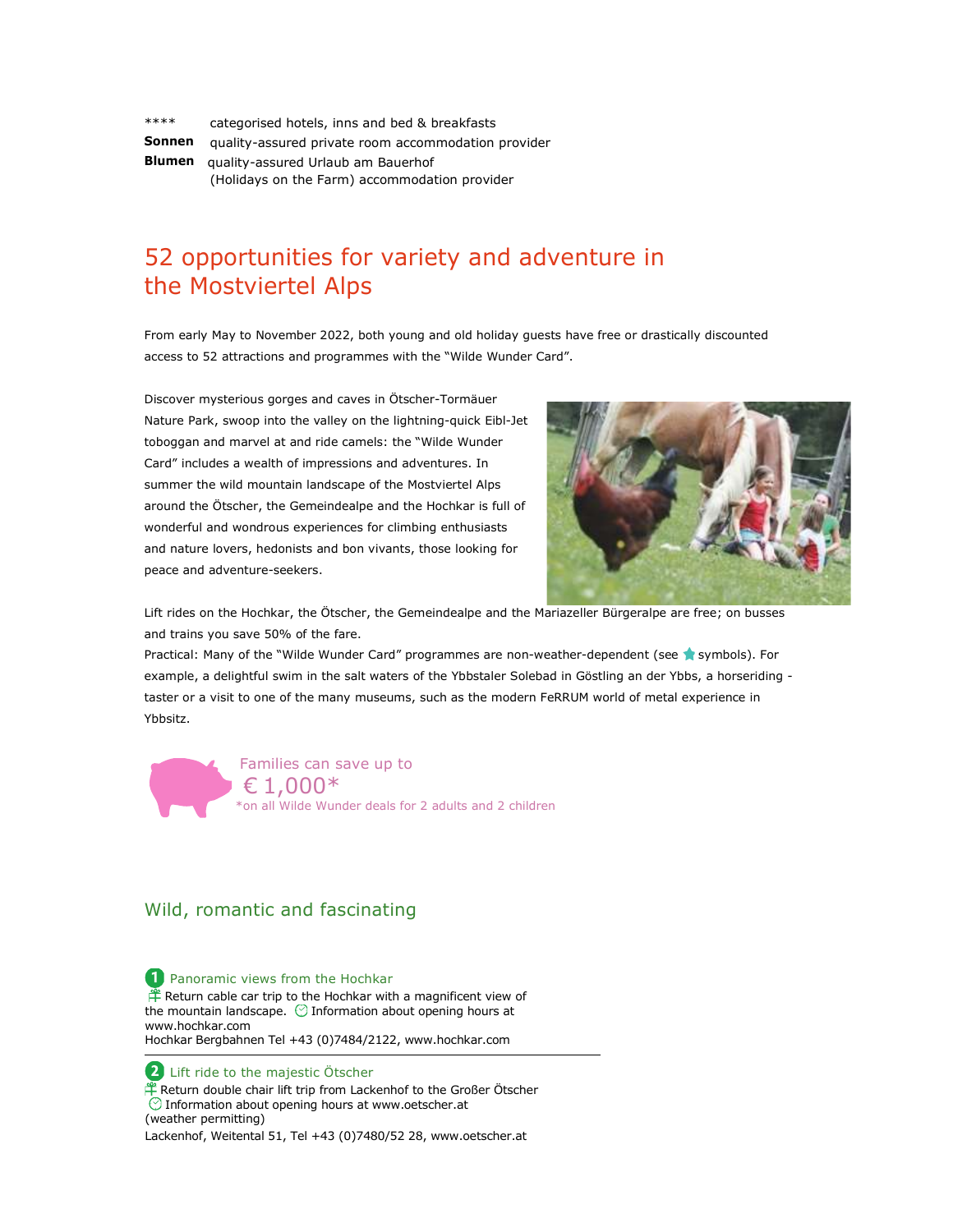**3** True nature and fun – on the Gemeindealpe  $\hat{+}$  1 x return lift trip.  $\odot$  7 May-2 Oct further details on our website (weather permitting)  $\blacklozenge \in 16,50/\epsilon$  10.50 Our tip: a quick downhill ride on the mountain karts € 19,50 (adults) / € 12.50 (ages 8 - 15) Bergbahnen Mitterbach, Tel +43 (0)3882/360 990 1000, www.gemeindealpe.at

#### 4 Bürgeralpe Express to the Mariazeller Bürgeralpe

 $\frac{1}{2}$  1x round trip from Mariazell, our tip: Erlebniswelt Holzknechtland (Woodcutter Land World of Adventure), Playpark Biberwasser  $\odot$  30.4. – 2.11. Detailed information about operating hours www.buergeralpe.at  $\blacktriangleright \in 24, \text{-/}\in 18, \text{-}$  (ages 6-14) Mariazell, Tel +43 (0)3882/25 55, www.buergeralpe.at

#### **5** Annaberg - Lift ride to Hennesteck

 $\mathbb F$  Return double chair lift trip to Hennesteck  $\bigcirc$  Information about opening hours www.annaberg.info (weather permitting) **● €** 18,50/€ 12,50 (ages 6-15) Use the NEW Zipline € 28,-/€ 21,- Details: www.annaberg.info

#### Electric biking around Königsberg

 $\mathbb{P}$  1x unique 1 hour from 9-10 electric bike ride (by telephone appointment)  $\blacktriangleright$   $\in$  10.00/ $\in$  10.00, extension half day:  $\in$  25,-/full day:  $\in$  45,-E-Bike Verleihstation Königsberg, Sattel 4, 3343 Hollenstein; Tel +43 (0)7445/713 33; www.koenigsberg.at; April-Okt: Fri 1 – 5 pm, Sat and Sun: 9 am – 5 pm, rest on inquiry.

#### **Z** Rafting on the River Salza

 $\tilde{\mathbb{P}}$  20% discount on a half-day rafting trip on the Salza (with equipment, transfer and soft drink)  $\odot$  24.4. – 18.10.: by prior telephone appointment – only for adults!  $\bullet$   $\in$  60,-Deep roots-adventures, Palfau Nr. 4, Tel +43 (0)664/144 87 63, www.rafting-salza.at

#### Palfau Waterhole Gorge

 $\frac{1}{11}$  1x visit to the gorge southeast of the Hochkar with five magnificent waterfalls and the huge karstic spring of the Palfau Waterhole Gorge  $\circ$  April to Sept: 9:00am – 5:00pm ● € 7,50/€ 4,50 (ages 6–15), familycard (2 adults+2 children) €19,50, groupreduction, free entry for every 11<sup>th</sup> person.

Palfauer Wasserlochklamm, Palfau, Nr. 69, Tel +43 (0)3633/22 01-51, www.wasserlochklamm.at

#### **9** Mendling Valley World of Discovery "On the lumber trail"

 $\mathbb{f}$  1x entry to the Mendling Valley World of Discovery with its beautiful hiking trail, timber rafting facility, saw, blacksmiths' house, mill, the "Hammerherrenhaus" snack bar and a children's playground! July and Aug: every Tuesday: children's treasure hunt (10:00am, € 2.00 for children)  $\bullet$  1 May – 31 Oct: 9:00am – 5:00pm, every tuesday in july and august treasure hunt for children at 10:00am

 € 9,-/€ 3,50 (ages 6–15), dogs € 1,50 Göstling, Nr. 41, Tel +43 (0)7484/260 60, www.goestling-hochkar.at

## **Ⅰ** Fitness an Wellness in JUFA Hochkar Sport Resort ★

 $\hat{H}$  1x unique use: Wellness an relax resort, also the fitness equipment (by telephone appointment)  $\odot$  1 May – 2. Nov: fitness from 8am – 8pm and Wellness/Relax vom 4pm – 9:30pm  $\bullet$  € 12.50/€ 7.50 (04-15 years) Jufa Hochkar, Lassing 49, 3345 Göstling, T05/7083740, www.jufa.eu/hochkar

Hochmoor Leckermoos – Schutzgebiet Dürrenstein

(Leckermoos Upland Moor – Dürrenstein Nature Reserve)  $E$  Excursion through one of Lower Austria's largest and most beautiful upland moors  $\odot$  1 May – 31 Oct: Mon: 10:00am, Fri: 3:30pm (meeting point Bauernhof Ablaß)  $\bullet \in 14, -\neq 8, -$  (children from 6 y) "Ablaß", Familie Zettel, Tel +43 (0)664/300 05 48, www.wildnisgebiet.at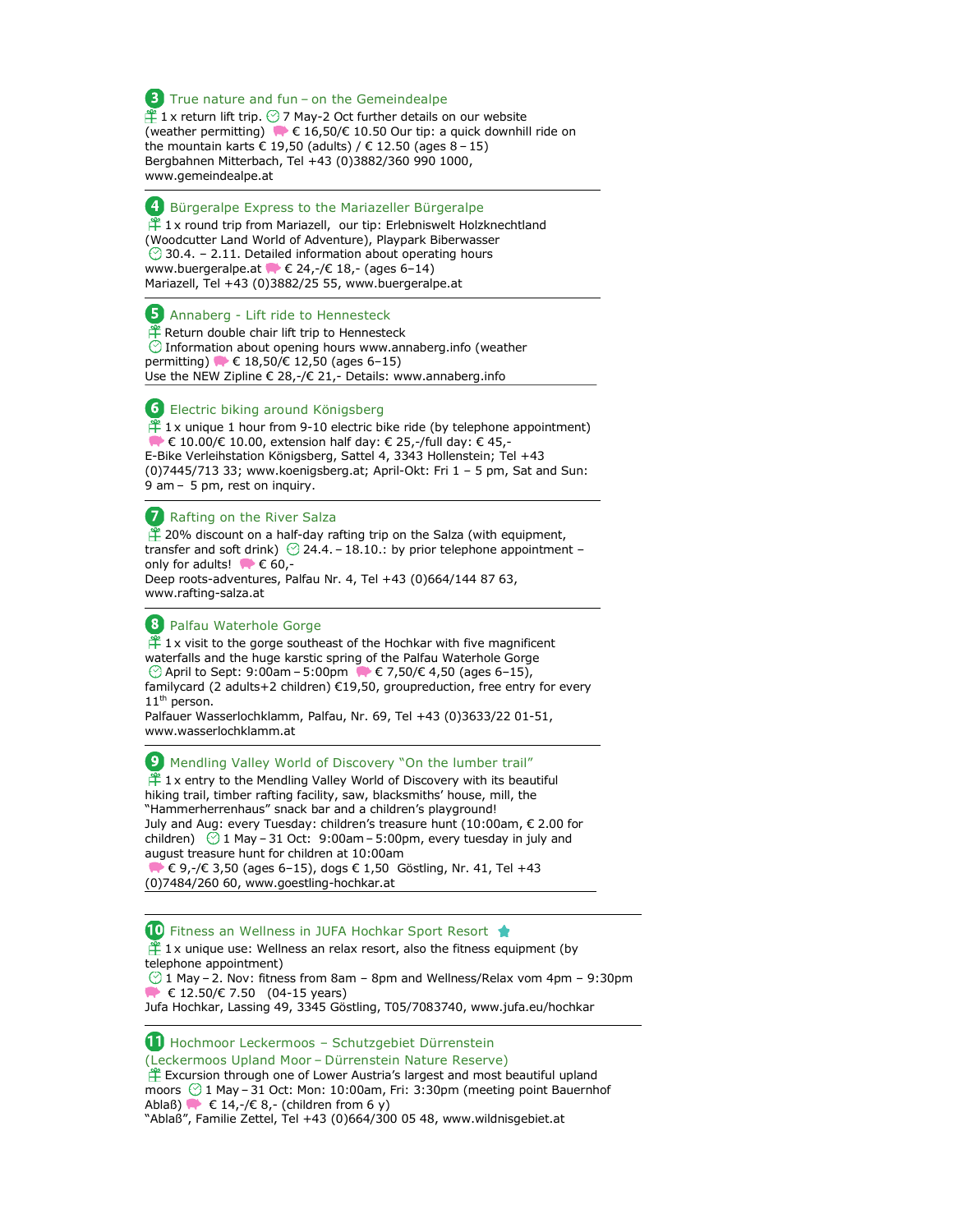#### 12 Ötscher Dripstone Cave

 $\hat{+}$  1x 1-hour guided tour of the "magical underground world" of the Ötscher Dripstone Cave  $\odot$  1 May – 26 Oct Sat, Sun and public holidays: 9:00am – 4:00pm (in summer also on Wed)  $\blacktriangleright \in 8.-\ell \in 6,-$  (ages 4-15) Ötscher Tropfsteinhöhle, Gaming, Tormäuerstrasse 64, Tel +43 (0)7485/985 59 or +43 (0)664/406 41 54, hoehle@gaming.co.at

#### **B** Ötscher-Tormäuer Nature Park

 $\hat{H}$  1x free entry to the nature park with its wild gorges and imposing waterfalls  $\bigcirc$  1 May – 31. Oct € 4.-/€ 2.- (ages 4–15) Naturpark Ötscher-Tormäuer, Tel +43(0)2728/211 00, www.naturpark-oetscher.at

#### 14 Trip with the Ötscherland-Express

 $\tilde{\mathbb{P}}$  1x Round trip at the price of one way  $\epsilon$  18,-  $\heartsuit$  Sun familyday (children for free) Detailed information about operating hours www.lokalbahnen.at/bergstrecke Tel +43 (0)7482/204 44-201

#### **The Torch-lit hike on the Bodenhof**

 1 x torch-lit hike, followed by a campfire and sausage barbecue May to October by prior appointment  $\blacktriangleright \epsilon$  16.-/ $\epsilon$  16,- incl. torch, wood and sausages Wienerbruck, Langseitenrotte 24, Tel +43 (0)2728/277, www.bodenhof.at

**16** Lightning speeds on the Eibl-Jet toboggan

 $\hat{+}$  1 x free toboggan ride per day on the "wild" all-weather toboggan run End of April– November Sat, Sun and public holidays, mid June –mid Sept: daily; 9:00am – 6:00pm  $\bullet \in 5.90 \times 3.30$  (ages 4-15) Türnitz, Eiblstraße 12a, Tel +43 (0)2769/82 45, www.tuernitz.at

#### White Zoo and Kernhof Camel Theatre

 $\frac{1}{1}$  1 x entry to the unique camel theatre shows ATTENTION: be there 30 min before the show, limited number of participants! Admission to the park has to be paid extra  $\odot$  April – November, detailed information about operating hours www.weisserzoo.at  $\bullet \in 6, -\neq 4, -$  (ages 3-12)

Weißer Zoo und Kameltheater Kernhof, Kernhof, Kamelplatz 1, Tel +43 (0)664/111 10 12, www.weisserzoo.at

#### <sup>18</sup> Nordic Walking taster

 $\tilde{\mathbb{F}}$  1 x one-hour introductory course including free poles © Wed 6:00pm  $\bullet$  € 12.-/€ 6.- (ages 4-15) Nordic Sports Academy, St. Aegyd/Neuwalde, Markt 11, Tel +43 (0)676/88 780 298, www.sportstrametz.at

**B** Bouldern im JUFA Erlaufsee Sport Resort

 $\uparrow$  1x entry to den boulder-hall including climbing shoes  $\bigcirc$  1.5.– 2.11.: 9.00 am to 9.00 pm  $\bigcirc$  € 8,90/€ 7,80 (ages 4-15) St. Sebastian, Erlaufseestraße 49, Tel +43 (05) 7083390 www.jufa.eu/erlaufsee

20 Hiking, playing and exploring for families with children at Leckermoor  $\hat{+}$  1x Guided family tour through upland moor Leckermoos, walking around, playing and exploring a fascinating ecosystem by an educational trail. One-off participation.  $\odot$  every Thursday – summer holidays: 10.00 am (by prior telephone appointment)  $\bullet$   $\in$  14,-/ $\in$  10,-Göstling, Hochreit 28, Tel +43(0)7484/250 49, Monika Zettel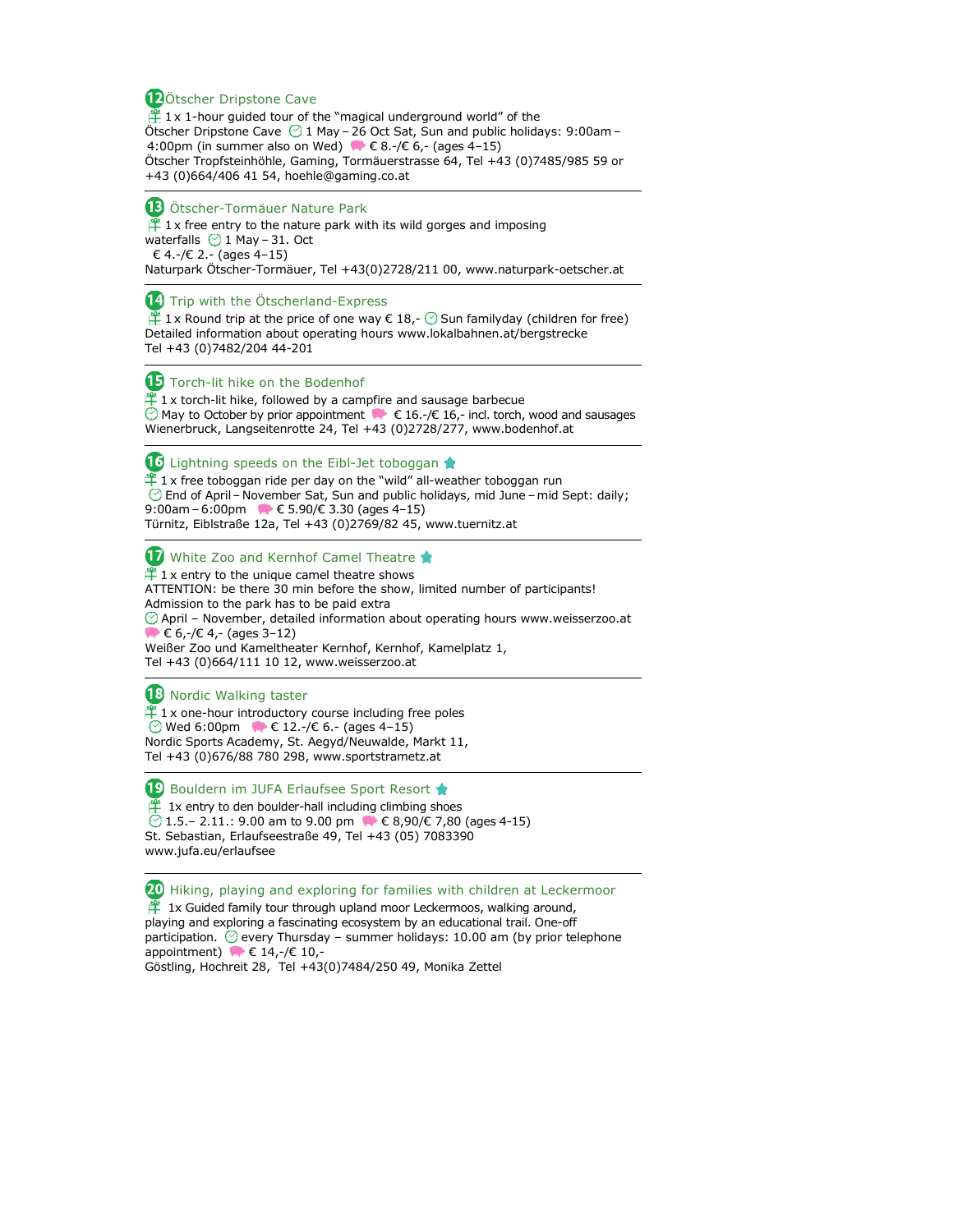#### **21** Nixhöhle

 $\uparrow$  1 x 1-hour guided tour of the "magical underground world" of the Nixhöhle  $\heartsuit$  25.4. – 26.10. Guided tours: Sat, Sun and public holidays 11am, 1pm, 2:30pm and 4pm; Wednesday: july and august 11am and 2pm, /Friday 2 pm, Saturday: June – Sept 2pm, Meetingpoint: cave entrance € 7,00/€ 5,00 Frankenfels, Rosenbühelrotte, T +43(0)2725/245, www.frankenfels.at

#### Red Deer Reserve

 red deer feeding and information about the deer all year round, 8am-10pm, Rest day Monday,  $\blacktriangleright \in 3, \text{-} \ell \in 1,50 \text{ (6-15 years)}$ Frankenfels, Übergangsrotte 15, T+43(0)2725/202 or M +43(0)664/577 72 10, gasthof@lichtensteg.at

#### 23 Mariazellerbahn

 $\hat{F}$  50 % discount for any number of rides with the "Himmelstreppe" for your duration of stay. Ötscherbär: May – Oct every Sat  $\odot$  Detailed information about operating hours www.mariazellerbahn.at Tel +43 (0)2742/360 990-1000

#### 24 Naturpark Zentrum Ötscher-Basis, The secrets of the natur park, Ötscher Adventure Tower

Get to know the nature park better and go for a hike with a local. Explore the tower and be creative!<br> $\stackrel{\text{def}}{\to} 1$  x free participation  $\heartsuit$  May, Jun, Sept, Oct only by prior appointment, Jul and

Aug every Wed at 2pm (duration about 1,5 hour)  $\epsilon$  12,-Wienerbruck, Tel +43(0)2728/211 00, www.naturpark-oetscher.at

25 Canyoning Jack

Half-day canyoning tour in the Ötschercanyons near Lunz am See  $\hat{\mathbb{P}}$  20% discount on a half-day trip  $\odot$  May – Oct by prior appointment, half-day trips at 9:00am and 2:00pm ● € 75,-Canyoning Jack, Göstling, Ybbsteinbach 72, Tel +43(0)664/196 02 13, www.canyoningjack.at

## On horseback

**Horseriding tasters at the Bodenhof**  $\tilde{\mathbb{P}}$  20 minute horseriding instruction  $\heartsuit$  May – Oct by prior appointment  $\blacktriangleright \in 16, -\ell \in 16, -\ell$ Reiterbauernhof Bodenhof, Wienerbruck, Langseitenrotte 24, Tel +43 (0)2728/277, www.bodenhof.at

## Exciting, exquisite and entertaining

**1** Salzatal Archery  $\frac{16}{1}$  1 x use of the archery course, including equipment  $\odot$  24 April – 26 Oct: 9:00am – 6:00pm daily (except Tues and Wedn)  $\blacktriangleright \in 7, \neg \in 5, \neg$  (ages until 15) Bogensport Salzatal, Palfau 102, Tel +43 (0)3638/274 or +43 (0)664/592 39 66, www.bogensport-salzatal.at

2 Bahn in Bahnhof – Model railway museum Mariazellerbahn  $\hat{+}$  1 x entry to the museum  $\odot$  all year round: Sat and Sun 1:00pm – 5:00pm; May-Sept Fri 9:00am – 1:00pm, Jul and Aug Do 9:00am – 1:00pm  $\bullet$   $\in$  6,-/ $\in$  3,- (ages 6-14) Kirchberg/Pielach, Bahnhofstraße 9, T 02722/203 77, (Openinghours) T 02722/73 09 (Gemeinde), www.bahnimbahnhof.at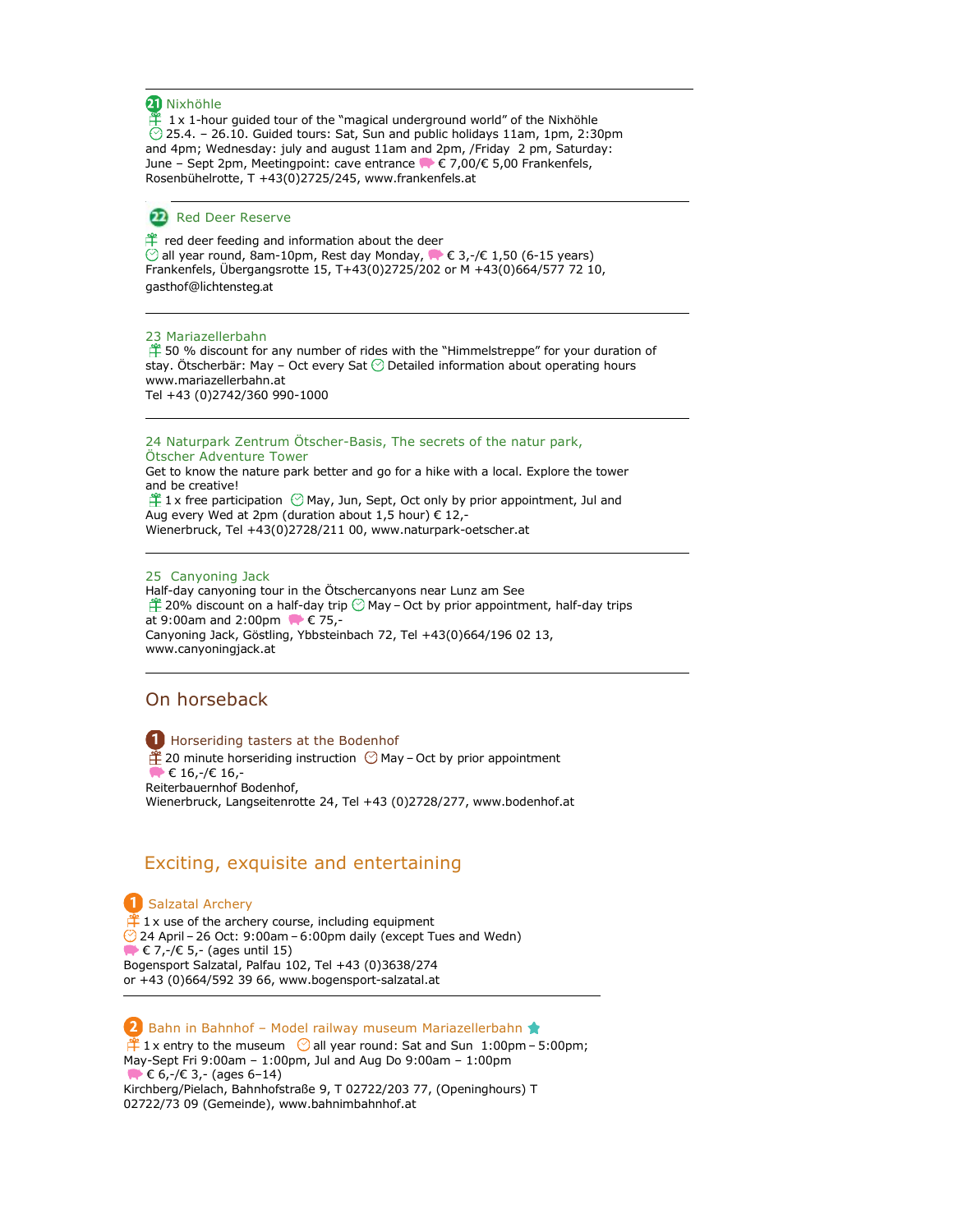#### **B** FeRRUM – World of Iron

 $\mathbb{P}$  1 x entry to the modern metal adventure centre  $\heartsuit$  all year round: Di-Fr 9:00am – 5:00pm; Mon: 1:00pm – 5:00pm, Sat: 9:00am – 4:00pm; Sun 10:00am - 4:00pm ● € 6.80/€ 4.30 (ages 6-15) Ybbsitz, Markt 24, Tel +43 (0)7443/853 00, www.schmieden-ybbsitz.at

#### $\bigoplus$  Hammerherrenmuseum Lunz am See  $\bigstar$

 $\frac{f^2}{f}$  Entry to the Hammerherrenmuseum and tour (admission as part of tour only)  $\bigcirc$  May and Okt every Wed and Sa: 10:00am, 1.6. – 30.9. daily, except monday 10:00am and 11:15am  $\blacktriangleright \in 5.-\ell \in 3,-$  (ages 6-18) Lunz am See, Amonstraße 16, Tel +43 (0)7486 / 8081 15, www.lunz.at

#### **5** Bruckner World of Brewing

 $\frac{4}{1}$  Guided tour of the World of Brewing, including a taste of the hand-brewed beer (organic juice for children) <mark>⊙</mark> Wed – Sun, all year round: 10:00am – 6:00pm, tours at 11:00am and 3:00pm  $\blacktriangleright \epsilon$  8,90/ $\epsilon$  6,90 (ages 4-15) Bruckners Brauwelt, Gaming, Grubberg 4a, Tel +43 (0)7485/98599,

www.erzbräu.at

 $\bullet$  Beer tasting at the Kartause Gaming

"Kartausenbräu" beer tasting (for adults): 2 – 3 different types of beer  $\odot$  May – Oct 7:00am – 8:00pm daily  $\bullet \in$  5.20 (adults only) Gaming, Kartause 1, Tel +43 (0)7485/984 66, www.kartause-gaming.at

#### Scheibbs Ceramic Museum

 $\ddot{\perp}$  one free entry to the Ceramic Museum (2500 ceramic objects)  $\odot$  1. May – 26 Oct: Wed – Sun: 10:00am – 12:00 midday and 2:00pm – 5:00pm (outside opening hours upon prior appointment)  $\blacklozenge \in 6.60 \times 5.50$ Keramikmuseum Scheibbs, Scheibbs, Erlafstraße 32, Tel +43 (0)7482/422 67 or +43 (0) 676/558 40 91, www.keramikmuseumscheibbs.at

8 3D Bow Parcours Ötscher

 $\frac{1}{2}$  1 x entry  $\odot$  opening hours on our website  $\bullet$  please check www.oetscher.at/Onlineshop Lackenhof am Ötscher, Teichwiese 1B, T +43(0)7480/200 20, www.3d-bogenparcours-oetscher.at

#### 9 Bergbauernmuseum Hausstein, Andreas Tuder  $\frac{4}{11}$  1 x entry to the museum. About 2000 objects from agriculture of the last 100 years.  $\odot$  1.5. – 26.10. by prior appointment  $\bullet \in 4$ .-/ $\in$  2,- (6-14 years)

Frankenfels, Rosenbühelrotte 9, T +43(0)2725/218, M +43(0)699/117 206 64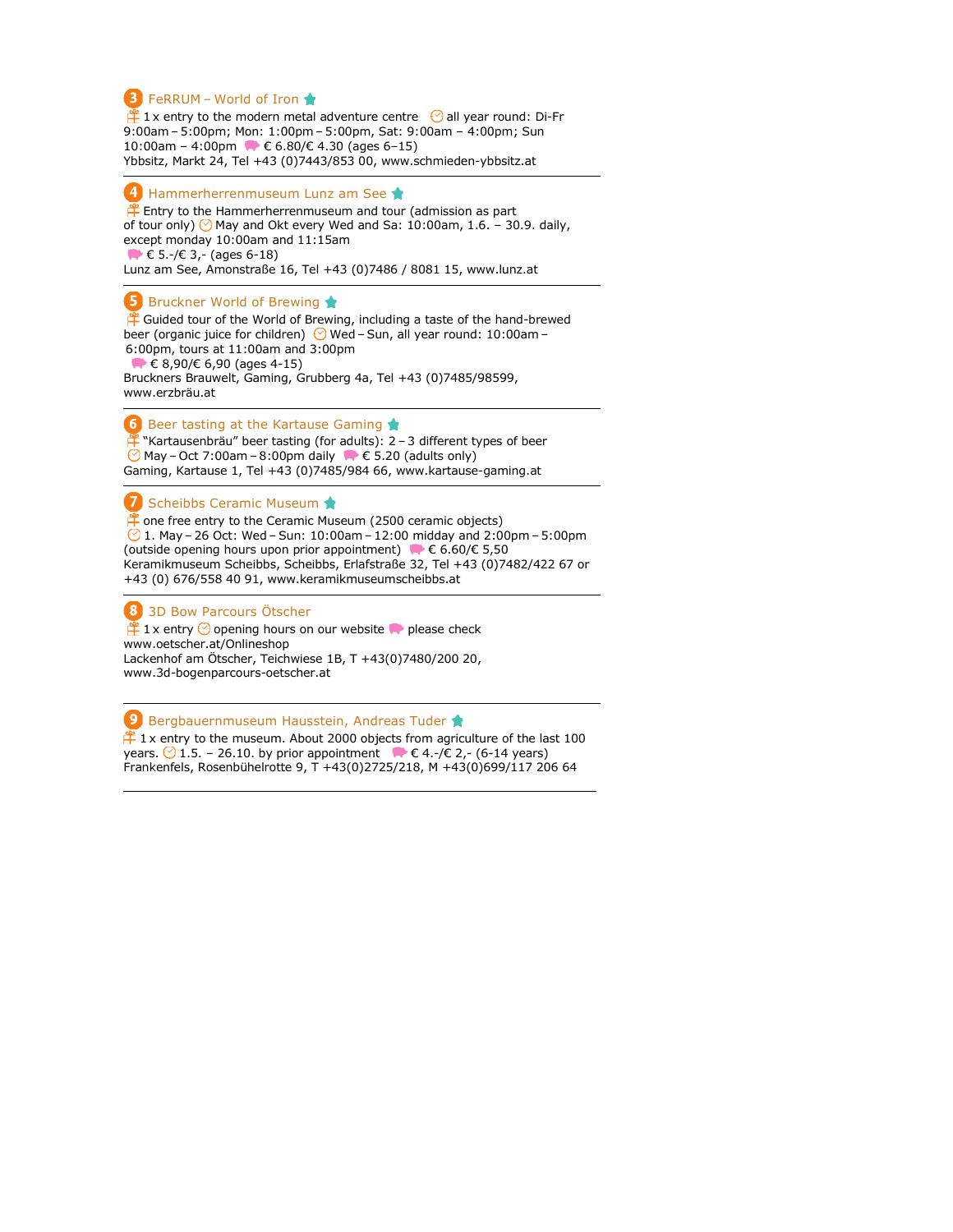#### 10 Nothklamm in the geo village of Gams

 $\uparrow$  1 x entry for free. About 1 Mio years of history on a circular hike and create your own souvenir.  $\bigcirc$  1.5. – 30.9. daily from 9am – 4pm GeoWerkstatt: Fri, Sat, Sun in the summer holidays daily. Workshops 12am and 2pm, in the summerholidays also at 10am and 4pm – by prior appointment.  $\blacktriangleright \in 15, \text{-} \slash \in 10, \text{-}$ (6-15 years),  $\epsilon$  40,- for families Gams, T +43 (0)3633/220 150, www.geodorf-gams.at

11 Science Center - Kurioseum Purgstall Marvel, look and try out!  $\hat{+}$  1 x entry for free.  $\odot$  Sat and Sun 2-5pm – groups by prior appointment  $\blacktriangleright \in$  8,80/ $\in$  5,50 (6-16 years) Purgstall, Feichsenstraße 11-13, www.kurioseum.at

#### 12 Edelsteinpark Pielachtal

In Austria's largest gemstone mine, treasure hunters can find over 100 different gemstones, fossils and meteorites from all over the world and take them home. NEW: Mineral beach and Roman field

 $\hat{+}$  1 x entry for free.  $\odot$  2.7. – 4.9. daily 10:00a, - 4:30pm and 16.6. - 25.9.: Sat, Sun and public holidays 10:00am – 4:30pm, detailed information on the website! Closed in case of bad weather  $\bullet \in 18, -\ell 18, -$  (children from 6 y) Hofstetten-Grünau, Mariazeller Straße 23, T +43 (0)2723/800 44 www.edelsteinpark-pielachtal.at

#### 13 World of STYX

Visit to the natural cosmetics production and the organic chocolate factory including a tasting. Guided tours for children during the holidays. NEW: Opening of the World of Styx Welcome Centre  $\hat{+}$  1 x entry for free.  $\odot$  Check the website www.betriebsfuehrung.at for opening hours  $\blacktriangleright \epsilon$  9,50/ $\epsilon$  5,- (until 15 years) Obergrafendorf, Alm Kräutergarten 6, T +43 (0)664/8478034, www.styx.at

## Water fun and Wellness

#### **1** Bathing fun at Göstling Salt Water Pool in Ybbstal ★

 $\hat{+}$  1 x entry (4 hours): 4 swimming pools (outdoor adventure, swim training, therapy, and children's pools); sauna (at an additional fee) Mon-Sun: 9:00am – 10:00pm  $\blacktriangleright \in 14,50$  (adults)  $\in 10,$ - (ages 6-15) or  $\in 3,$ - (under 6) Solebad Göstling, Göstling, Oberkogelsbach 21, Tel +43 (0)7484/253 53-0, www.ybbstaler-solebad.at

#### 2 Fitness at the Emotion Life Center

 $\hat{+}$  1 x guest card for the Emotion Fitness Studio (valid for 1 day)  $\blacktriangleright \in$  12,- (adults),  $\in$  8,50 (young persons – ages 15 – 18),  $\in$  3,50 (children – ages 0 – 14); 1 seasonal course (schedule according to displays) Mon – Fri: 8:00am– 8:00pm; Sat and Sun: 9:00am –8:00pm Göstling, Oberkogelsbach 21, Tel +43 (0)7484/257 80, www.emotion-life-center.at

#### Lunz am See Lakeside Pool

 $\mathbb{\tilde{F}}$  Entry to and bathing fun at Lake Lunz.  $\odot$  1 May – 30 Sept (weather permitting) 9:00am – 7:00pm  $\blacktriangleright \in 5,00/\epsilon$  2,50 (ages 6– 18) Seebad Lunz am See, Lunz am See, Seestraße 28, Tel +43 (0)7486 8730, www.lunz.at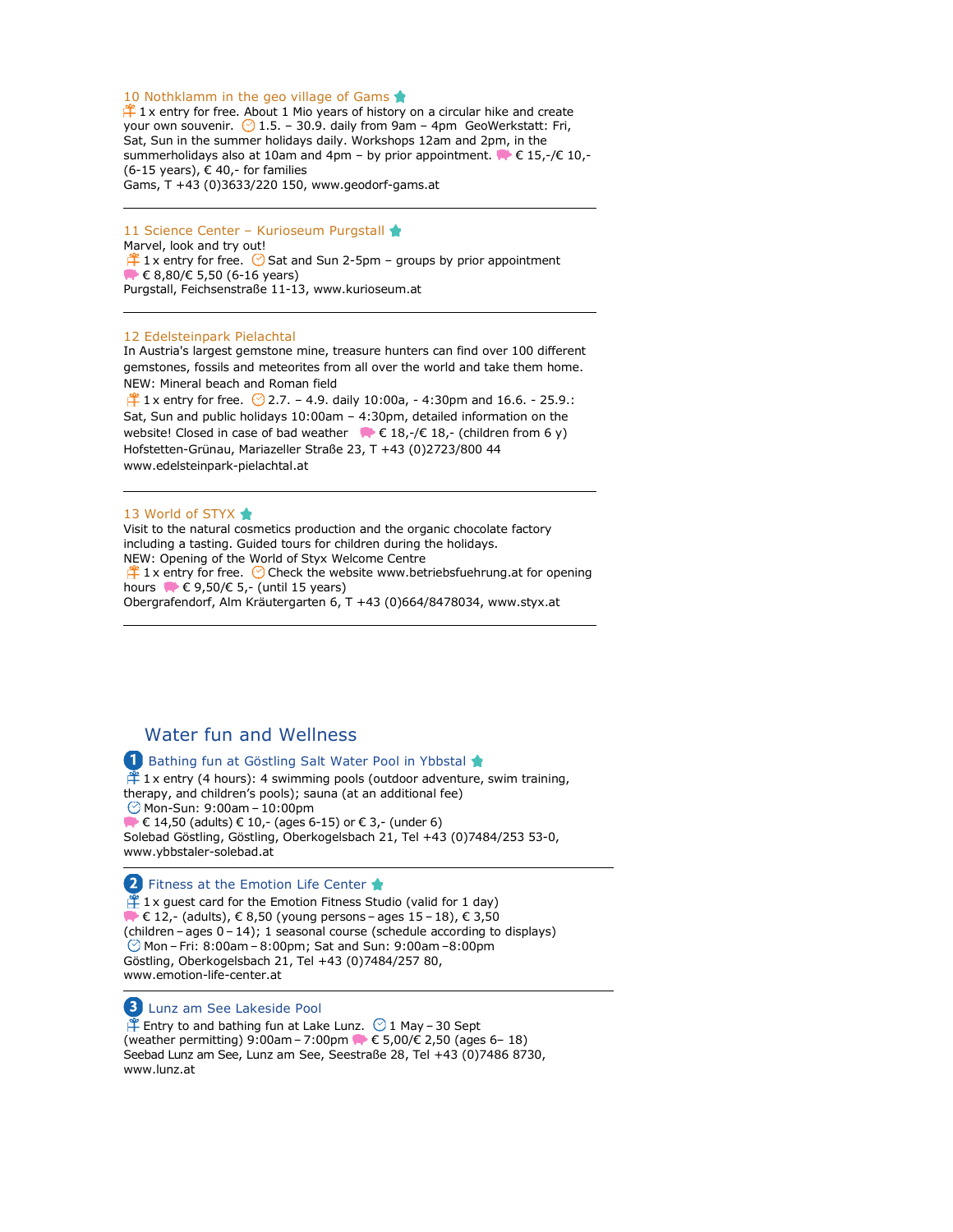4 Sunbathe and swim at Ötscherland Outdoor Pool  $\hat{\mathbb{1}}$  1 x entry to the outdoor pool with slide, diving boards, children's pool, volleyball court and crazy golf course  $\odot$  Mid-May to late Aug  $\blacktriangleright$   $\in$  4,40/ $\in$  2.60 (ages 6-15) Ötscherland Freibad, Gaming, Berggasse 14, Tel +43 (0)7485/972 66, www.gaming.gv.at

**5** Indoor swimming pool/sauna Gaming  $\mathbb{F}$  1 x entry  $\odot$  1. Oct – 31. March  $€ 9,10$  (Indoor pool+sauna)/€ 2,20 (6-15y) Gaming, Schleierfallstraße 6, Tel +43 (0)7485/97438, www.gaming.gv.at

Water fun at Mitterbach am Erlaufsee Outdoor **\\timese** Unlimited entry  $\circledcirc$  May – September (weather permitting),  $\bullet \bullet$  5,-/3,- (7-15y) Mitterbach, Seestraße, Tel +43 (0)3882/20392, www.mitterbach.at

**Diving taster at Mitterbach Outdoor Pool**  $\hat{H}$  1 x introductory diving course (approx. 1.5 hours)  $\odot$  20 May – 15 Sept: 9:00am – 8:00pm (upon prior appointment)  $\bullet$   $\in$  35,-/ $\in$  35,-Neptun Erlaufsee, Mitterbach, Seestraße, Tel +43 (0)664/560 37 85, www.neptun-erlaufsee.com

8 Refreshment at the Reith leisure center  $\hat{P}$  Unlimited entry to the outdoor pool, one time use ot the tennis court

 $\bigcirc$  July to early Sept: 10:00am - 7:00pm  $\blacktriangleright \in 5, -\ell \in 3, -$  (ages 7-15) Wienerbruck, Langseitenrotte 126, Tel +43 (0)2728/8245, www.annaberg.info

**9** "Scharbachbad" Nature Adventure Pool  $\stackrel{\text{\tiny def}}{+}$  1 x entry to the "Scharbachbad" with springboards and non-swimmers' area  $\odot$  June to early Sept: 9:00am – 7:00pm  $\blacktriangleright \in$  4,40/ $\in$  3,30 (ages 7-15) Naturerlebnisbad "Scharbachbad", Türnitz, Badweg 12, Tel +43 (0)2769/82 04, www.tuernitz.gv.at

**9** Swimming in Göllerbad Pool

 1 x entry to the solar-heated outdoor pool June – early Sept: 10:00am – 6:00pm  $\bullet$  € 4,-/€ 2,10 (ages 6–15) St. Aegyd/Neuwalde, Badweg 49, Tel +43 (0)2768/22 80, www.staegyd.at

**10** Family wellness at JUFA Hotel Mariazell - Sigmundsberg

JUFA Mariazell Familien-Resort Sigmundsberg Splashing in swimming pool and relaxing in sauna facilities daily: 9:00am – 9:00pm by prior appointment  $\blacklozenge \in 9, -\ell \in 6, -\ell$ St. Sebastian, Sigmundsberg 1, Tel +43 (0)5/708 33-80, www.jufahotels.com/mariazellerland

**T** Family wellness at JUFA Bergerlebnis Resort Annaberg

 $\hat{P}$  Splish-splash water adventure for kids, sauna facilities for adults  $\odot$  daily: 4pm – 10pm by prior appointment  $\blacktriangleright \in$  9,-/ $\in$  6,-Annaberg, Annarotte 125, Tel +43 (0)5/708 37-50, www.jufahotels.com/annaberg

Swimming in Frankenfels

 $\hat{H}$  1 x entry to the outdoor pool  $\odot$  23.5. – 5.9.: MO-FR 10am – 7pm, Sat, Sun and public holidays 9am – 7pm (weather permitting) € 4,50/€ 2,50 Frankenfels, Markt 75, t +43(0)2725/245 or M +43(0)2725/229 , www.frankenfels.at